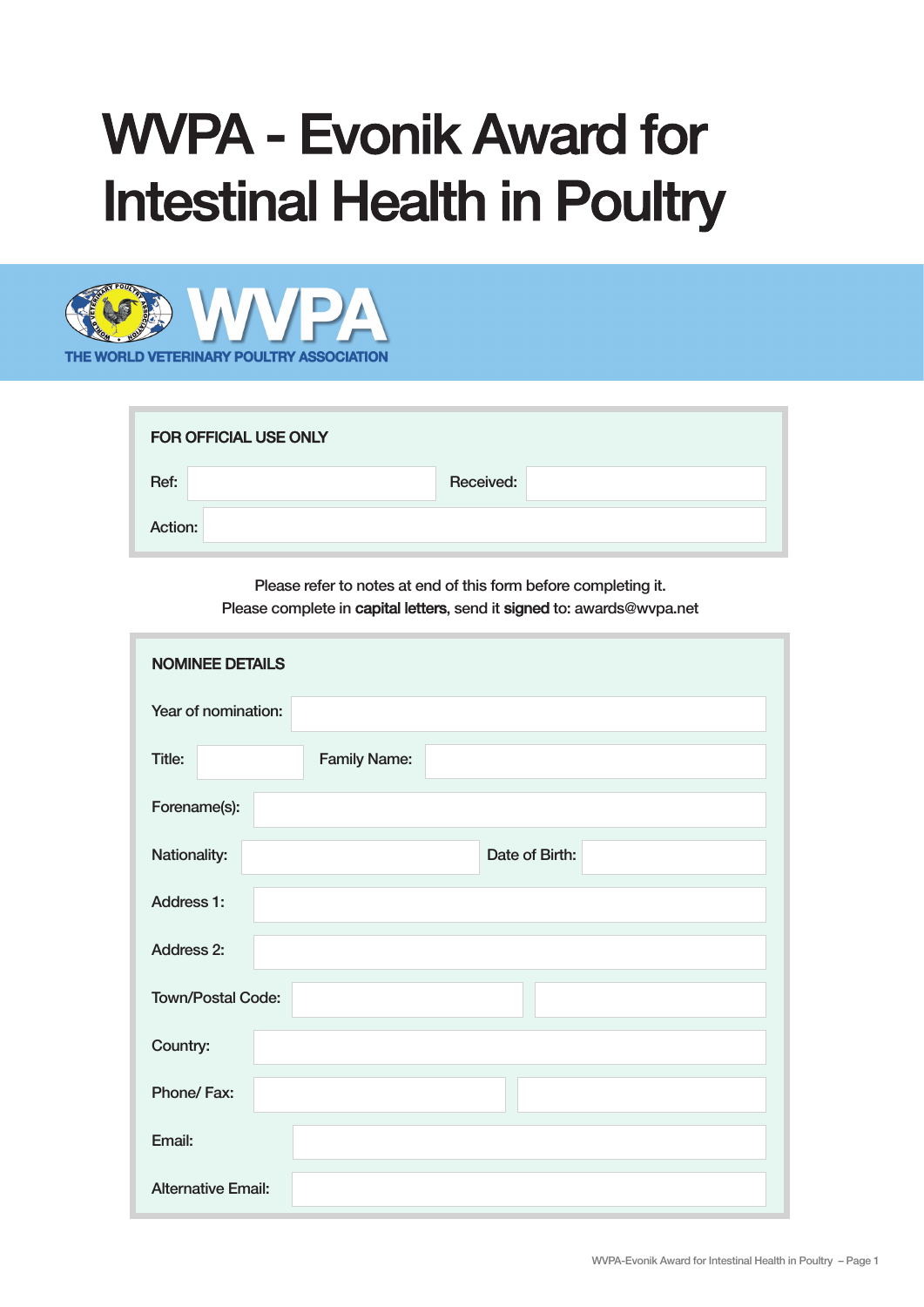| <b>ACADEMIC QUALIFICATIONS (Degrees, Diplomas, etc)</b> |  |
|---------------------------------------------------------|--|
|                                                         |  |
|                                                         |  |
|                                                         |  |
|                                                         |  |
|                                                         |  |
|                                                         |  |

| <b>BRIEF STATEMENT OF CAREER (Use only this space - no added sheets)</b> |  |
|--------------------------------------------------------------------------|--|
|                                                                          |  |
|                                                                          |  |
|                                                                          |  |
|                                                                          |  |
|                                                                          |  |
|                                                                          |  |
|                                                                          |  |
|                                                                          |  |

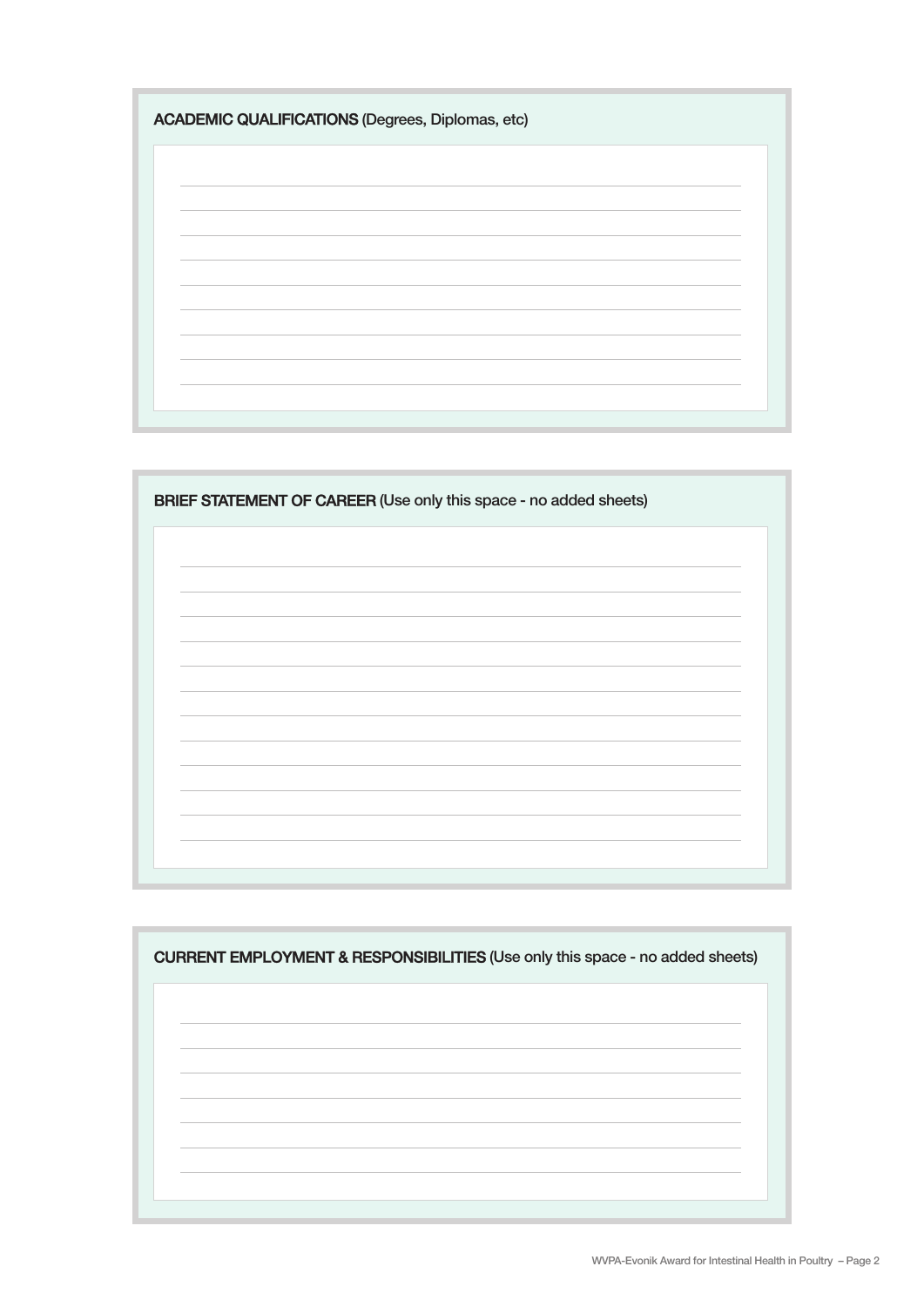## **Case For tHe aWarD**

**(please make full use of this section to justify the nomination. Detail the innovation and specifically why it is considered to be innovative and of benefit to the poultry industry)**